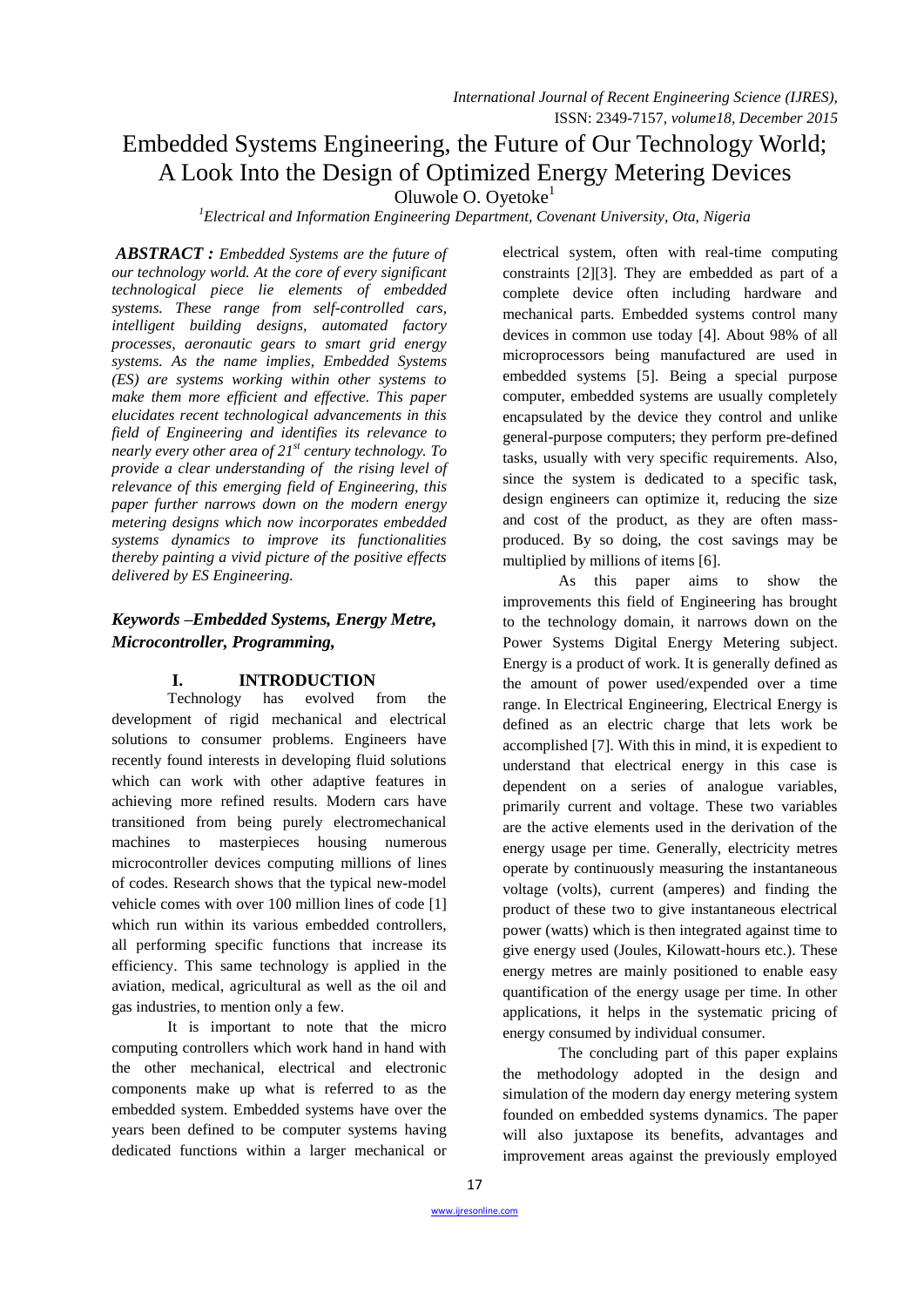analogue metering system, thereby validating the positive impact offered by intelligent application of Embedded Systems Engineering in Power Systems

# **1. SIMILAR WORKS**

# *1.1 White Paper By Surikit Jalali*

In the year 2009, Sukriti Jalali of TATA Consultancy Services released a white Paper on "*The Trends and Implications in Embedded systems Development*" the paper focused on a solid introduction to embedded systems, including their main components and application areas. It also provided an overview of the emerging trends and the related implications in the design and development of these systems. Sukriti is an Engineer with over 15 years of industry experience in the design and development of real-time embedded systems as applied to a variety of domains including industrial automation, automotive electronics, transportation and process control on [8].

# *1.2 A Peer Reviewed Paper By Ndinechi Et al*

In the year 2011, M. C. Ndinechi, O. A. Ogungbenro, K. C. Okafor published a peer reviewed paper on "*Digital Metering System: A Better Alternative For Electromechanical Energy Meter In Nigeria*". The paper expatiates on the energy metering technology which were being used in some parts of Nigeria, although found to be highly unreliable, thereby requiring substantial labour and time to read, calculate and distribute bills. They highlighted the need to digitize the existing Power Holding Company of Nigeria (PHCN) analogue meter and the increasing demand for smart energy compatible meter. The paper explicitly showed the design process for a low cost digital meter.

Shifting from the analogue formalities, the device incorporates voltage and current sensors and signal conditioning, all built from discrete components, PIC and liquid crystal display unit. The PIC incorporates both a Peripheral Interface Controller and a ten bit analogue to digital converter. As the PIC is an embedded program driven device, it is programmed in C language. The design displays power consumption per time as well as expected bill to be paid [9].

# **2. EMBEDDED SYSTEMS OVERVIEW**

Embedded systems call for real-time operation, reliability, maintenance and costeffectiveness, which therefore places heavy demands on software (user interfaces, data processing, machine control) and hardware (I/O, Asics, DSP, FPGA). This explains why Embedded Systems is broadly divided into two major parts, as follows:

- 1. Embedded Software and
- 2. Embedded Hardware

The FPGA design for system on chip and PCB Design etc, are two major segments of Embedded Hardware. Embedded Software involves Software development which includes mobile application development and Embedded Operating Systems. The Operating System (OS) is one of the most important middleware components that abstracts the underlying hardware and presents a simplified interface to the software application. In embedded systems such as smart-phones, automotive, and avionics, the OS also presents a simplified interface to the multitude of sensors and actuators that these systems interact with. Such systems are highly resource-constrained, therefore, the OS must be efficient in processor and memory usage. Additionally, the ES OS must also support real-time scheduling, to provide service guarantees on systems' timing constraints.

# *2.1 Core Components*

The major building blocks of an embedded system are listed below:

- 1. Microcontrollers / digital signal processors (DSP)
- 2. Integrated chips Real time operating system (RTOS) - including board support package and device drivers
- 3. Industry-specific protocols and interfaces
- 4. Printed circuit board assembly [8]

# *2.2 Application Areas*

Embedded systems are deployed in various applications and span all aspects of modern life. Fig. 1 below details the main application areas of embedded systems.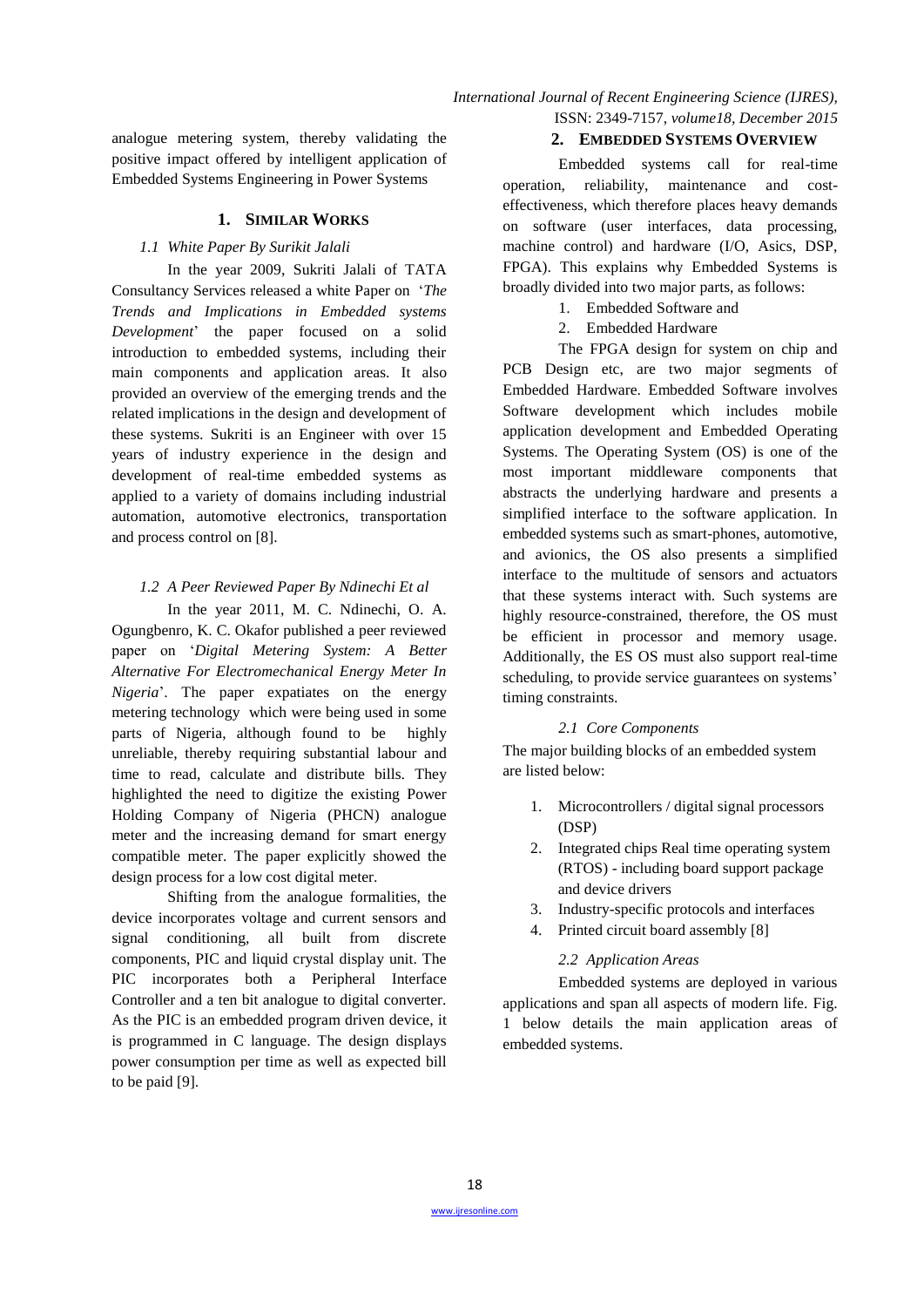

# **Fig. 1: Major application areas of embedded systems [8].**

# *2.3 The African Landscape on Embedded System Engineering*

Statistics show that the African continent is yet to fully tap into this emerging field of Engineering. Currently, no African Higher Institution undertakes Embedded Systems Engineering as a full scale undergraduate or postgraduate course. At best, it is offered as a module within the main course, carrying very few credits and only covering a handful of modules necessary in the field of study. Although technical schools exist which offer few months of training as well as certification courses in this field, it is penitent to note that there is a complete absence of a degree awarding institution in Embedded Systems

*International Journal of Recent Engineering Science (IJRES),*

ISSN: 2349-7157, *volume18, December 2015* Engineering currently in Africa (2015). Consequently, the number of Embedded Systems professionals in the continent are in hundreds or at best, a few thousands and major embedded systems projects are usually outsourced to more developed companies in Europe.

# **3. CASE STUDY: DESIGN OF MODERN DIGITAL METERING SYSTEM VIA PRIME APPLICATION OF EMBEDDED SYSTEMS**

One key aspect of Embedded Systems Engineering is its link to Digital signal Processing. It is important to note that computers work with digital signals and the processing and generation of results in digital form empowers both user and developer to assess numerically the data being processed. This explains why the digitalization of the metering system results in the development of a much better and user friendly device

Primarily, the high-resolution sigma-delta Analogue-to-Digital conversion capability of the PIC Microcontroller is used to digitize voltage and current sensed. These values are then appropriately manipulated to get their decimal equivalents. Computing the product of the decimal voltage and current gives the instantaneous power in watts and its integration over time gives energy used, which is usually measured in kilowatt hours (kWh).



**Fig. 1. Schematic of the Digitalized Energy Metre**

wijresonline.com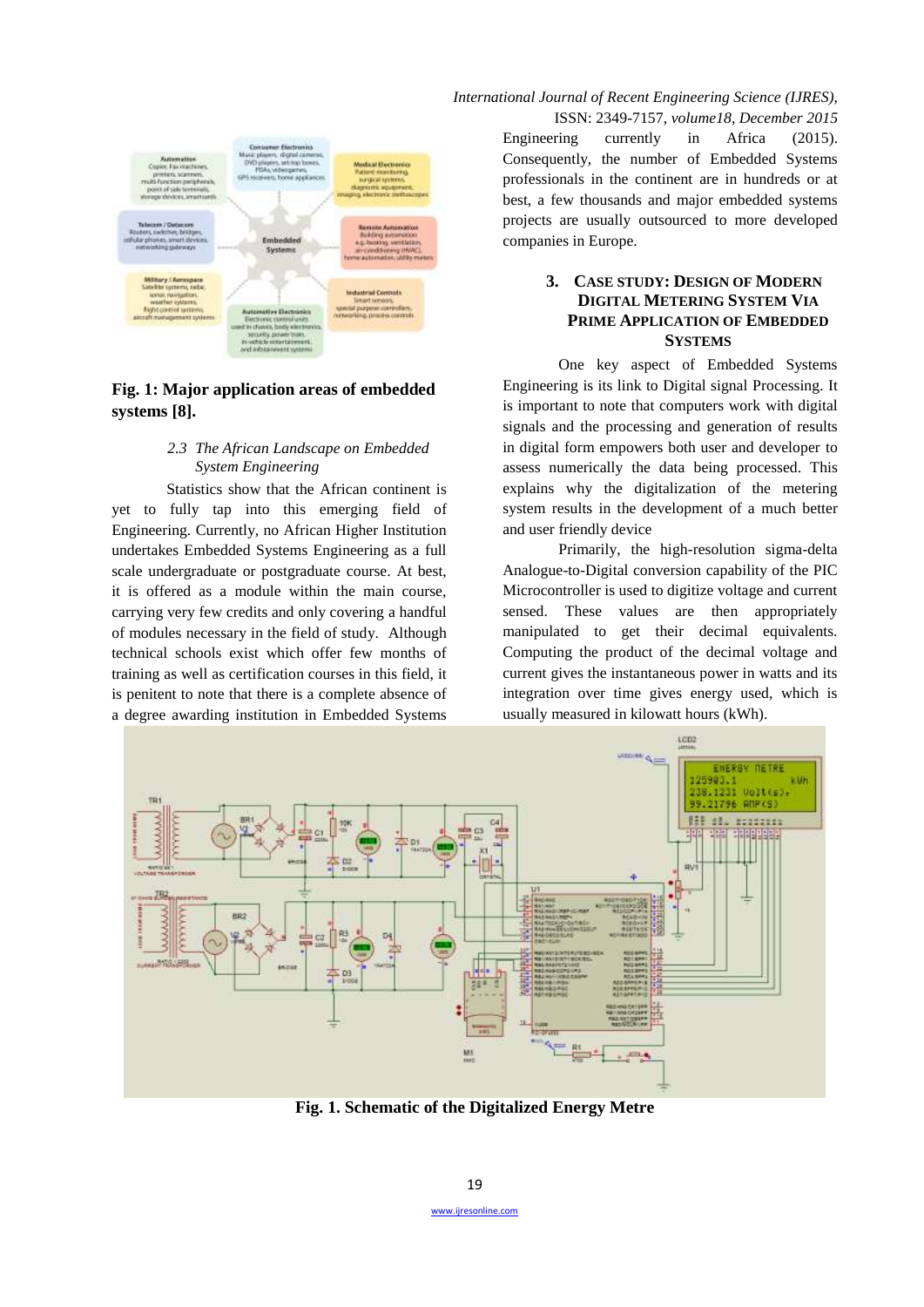

The sections below shed more light on the various stages involved in the metering process*.*

#### *3.1 Voltage Sensing & Transformation Stage*

Many electrical signals around us are analogue in nature. That means a quantity varies directly with some other quantity. The first quantity is mostly voltage while that second quantity could be temperature, pressure, light, force or acceleration.

In the design of the embedded systems digitalized metre, the voltage sensing is done using a voltage step down transformer designed to have a primary to secondary winding ratio of 55:1. The voltage from the power distribution box of the home is connected to the primary winding of this transformer.

$$
Vp/Vs = Np/Ns \qquad (1)
$$

 $V_{PEAK} = \sqrt{2} * V_{RMS}$  (2)

The Energy metre is designed to measure a maximum of 240V, 100A AC signal. This voltage is then transformed into an equivalent between the ranges of 0 to 5V DC. With the transformation system in place, other inputs between 0 and 240V AC will also be automatically transformed to their 0-5V DC equivalent. This is because the maximum voltage level the analogue pin of the PIC microcontroller can measure is 5V DC.

Using 240V input as an illustration, from equation 1 above, we can deduce that the transformer will step down an input voltage (Vp) of 240V AC into 4.35V R.M.S at its secondary terminal and also, from Equation 2, we can calculate the peak output voltage of the transformer to be 6.2Vpeak. This peak secondary terminal output voltage passed through the rectifier circuit will drop 1.2Volts, thereby delivering a total of about 5V DC to the analogue pin of the MCU.



**Fig. 3: Schematic of the Voltage Transformational System**

#### *3.2 Current Sensing & Transformation Stage*

For current sensing and transformation, a toroidal current transformer is used. The current transformer (C.T) is an "instrument transformer" that is designed to produce an alternating current in its secondary winding which is proportional to the current being measured in its primary.

$$
Turn Ratio = n = \frac{N_P}{N_S} = \frac{I_S}{I_P} \qquad (3)
$$

*Therefore,*

$$
Secondary Current = I_S = I_p \left(\frac{N_p}{N_S}\right) \quad (4)
$$

The maximum expected input current flow that can be measured by the energy metres is pegged at 100 Amps, therefore, the toroidal current transformer is designed with 1 turnings in its primary coil, and 2000 in its secondary coil. Substituting these winding parameters into equation 4 above, at a maximum primary current of 100A in the primary terminal, 50mA will be produced in the secondary. The current transformer is also designed to have an inbuilt burden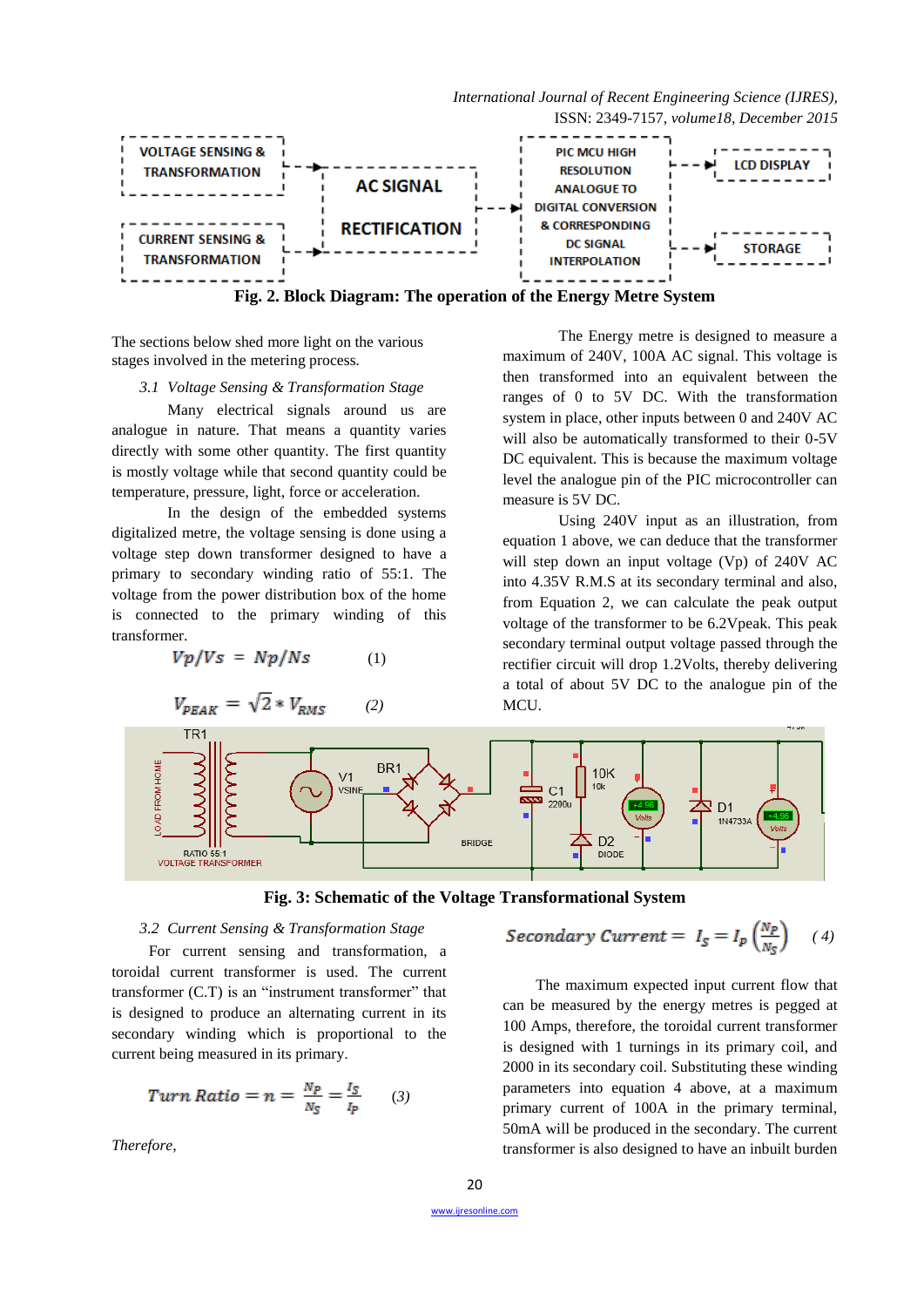*International Journal of Recent Engineering Science (IJRES),*

resistor of 87.6 ohms, hence, the 5A produced, will generate 4.384V RMS which translate 6.2Vpeak by applying (2) above. As in the case of the voltage sensor, the rectifier circuit drops 1.2V out of the

ISSN: 2349-7157, *volume18, December 2015* 6.2Vpeak, leaving the output at about 5V DC. This 5V DC is then supplied to the AN3 pin of the PIC18F4550 Microcontroller.



**Fig. 4: Schematic of the Current Sensing and Transformation Circuit**

#### *3.3 Rectification Stage*

The bridge rectifier consists of 4 diodes. It rectifies the alternating signal into a direct signal. The 2200uF electrolytic capacitor helps to stabilize the output signals by charging and discharging at up and down times respectively. The 1N4733A is a 5.1 V Zener diode, which is added in parallel to these analogue input pins to protect PIC from over voltages. Note that the bridge rectifier always drops an average of 1.2 volts from the signal passed through it.

## *3.4 PIC High Resolution Analogue to Digital Conversion & Corresponding DC Signal Interpolation Stage*

To have a full understanding of the ADC conversion, the subsections below give detailed explanations.

# *3.4.1 Introduction to Microcontrollers*

A microcontroller (MCU) is a small computer on a single chip. Synonymous to its name is its function. Microcontrollers are used to execute relatively simple tasks within a system. A higher grade of these are the microprocessors which are far more sophisticated and can execute numerous operations, simultaneously (such as you have in your computer). A microcontroller is also called an embedded controller because the microcontroller and its support circuits are often built into, or embedded in, the devices they control [10].

#### *3.4.2 Digital Nature of MCU and Resolution*

MCU are digital in nature. They can only differentiate between HIGH or LOW level on [input](http://extremeelectronics.co.in/microchip-pic-tutorials/general-purpose-digital-io-with-pic-microcontrollers/)  [pins.](http://extremeelectronics.co.in/microchip-pic-tutorials/general-purpose-digital-io-with-pic-microcontrollers/) For example if an input is more than 2.5V it will be read as 1 and if it is below 2.5 then it will be read as 0 (in case of 5v systems). So we cannot measure voltage directly from MCUs. To solve this problem most modern MCUs have an Analogue to Digital Converter (ADC) unit. This helps in converting a voltage value to a number so that it can be processed by a digital system like MCU [10].

MCU ADCs come in varied specifications mainly differentiated by their resolutions (8bit, 10bit, 12bit etc). Considering the fact that the MCU analogue pins can only measure a range of 0 to 5V input voltage, the level of precision to which this voltage can be measured is highly dependent on the resolution of the ADC. For example, an 8 bit ADC will successfully break the 0 to 5V range to 256 different levels, meaning, it can measure accurately, a 19mV change in voltage level conveniently. Likewise, a 10 bit ADC will divide the measurement range to 1024 various levels, meaning a  $5/1024$  = 4.8mV change can be successfully detected.

$$
RESOLUTION = \frac{(v_{ref+} - v_{ref-})}{(Maximum ADC Value - 1)}
$$
\n(5)

Vref+ - Vref-=5 by default for MCU, except changed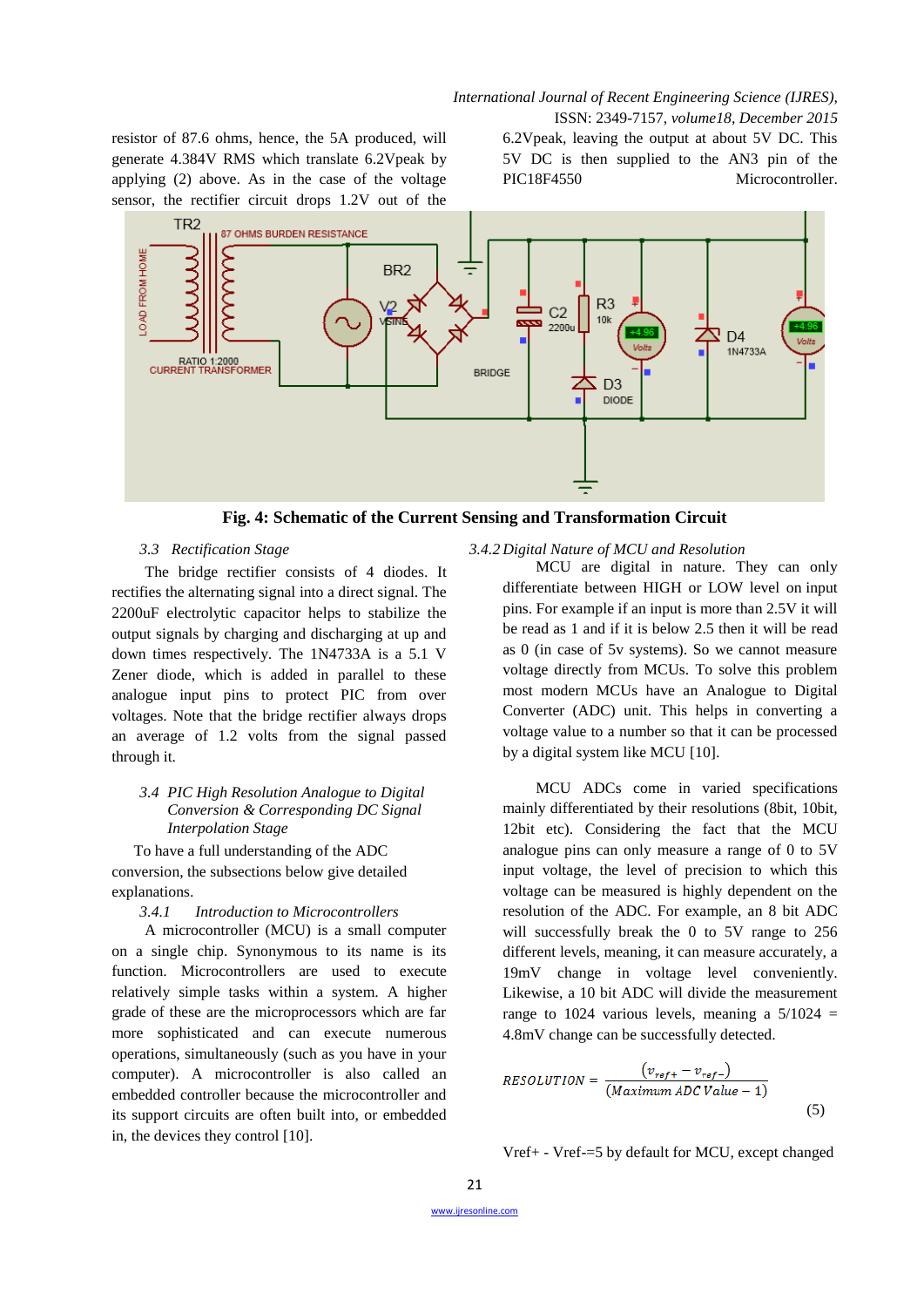$$
RESOLUTION = \frac{5}{Maximum \, ADC \, Value - 1}
$$
\n
$$
(6)
$$

In a 10 bit ADC, for every 4.887mV change in input voltage level, the ADC value changes by 1. To understand the ADC conversion mechanism, it is imperative to learn the meaninings of core ADC terms as explained below

- *1. ADC Reference Voltage :* The reference voltage specifies the minimum and maximum voltage range of analogue input.
- *2. ADC Acquisition Time:* The time taken to fully charge the internal holding capacitor when a specific channel is selected.
- *3. ADC Clock:* It is the time required to generate 1 bit of conversion.

#### *3.4.3 Digital Conversion and Interpolation Proper*

The ADC used for the HEMS Energy metre is a 10bit ADC. The read ADC value is converted to its 5v equivalent by the equation below

$$
0 - 5 \text{ volts equivalent} = \frac{\text{Read ADC Value}}{204.6} \tag{7}
$$

This is because the maximum possible ADC reading for a 10bit ADC is 1023, and  $1023/204.6 = 5$ , therefore, 204.6 is the divider value necessary to get the 0 to 5 volt equivalent of the ADC reading (for a 10 bit ADC).

The firmware codes in the MCU help carry out the digital interpolation, considering the prior understanding that a 5V input equates 100A input. In

# *International Journal of Recent Engineering Science (IJRES),*

ISSN: 2349-7157, *volume18, December 2015* summary, through simple arithmetic calculations, the 0 to 5V equivalent is then transformed to its initial value i.e., its initial value before being passed through the transformational circuit. The formula below explains how this is achieved:

# Voltage:

$$
Home\ load\ voltage\ drop = \frac{(0\ to\ 5\ Volt\ Equation{Equivalent}) * 240}{5} \tag{8}
$$

### Current:

Sum total current flow in the home = 
$$
\frac{(0 \text{ to } 5 \text{ Volt} \text{ Equivalent}) * 100}{5}.
$$
 (9)

3.5 Power & Energy Conversion  
Electrical Power = Voltage \* Current 
$$
(10)
$$

$$
P = I * V \text{ watts}, where \text{wats} = Joules/Second
$$
\n
$$
(11)
$$

Electrical Energy E is calculated either in kWh or in Joules

$$
E_{kWh} = \frac{I_{amps} * V_{volts} * t_{hours}}{1000}
$$
\n(12)

The transformed voltage, current and microcontroller delay timer are used to calculate the instantaneous energy usage at every moment.

#### *3.6 LCD Interfacing Stage*

The Liquid Crystal Display (LCD) LM044L is used to display the metre reading. This LCD has 4 visible display rows.



**Fig. 5: Image of the LCD Module in Operation**

### *3.7 Storage Stage*

The readings of the energy metre are saved in a series of .txt files created in the Multimedia Card

(MMC) Storage incorporated into the Energy Metre module; This storage is done hourly, daily, weekly,

[www.ijresonline.com](http://www.ijresonline.com/)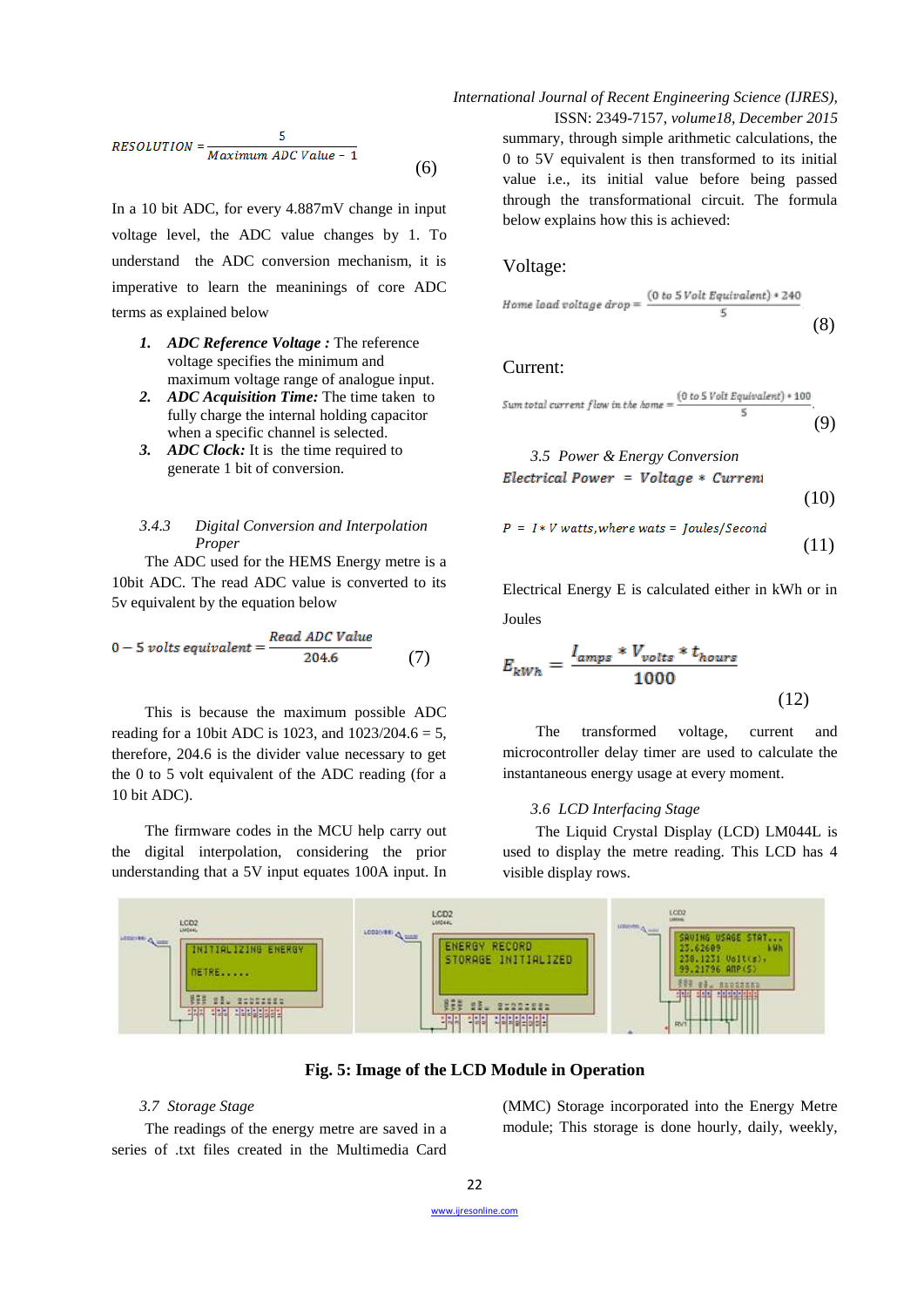

#### **Fig. 6: MMC Device**

#### *3.8 Firmware Code*

Below is the full firmware code for the PIC18F4550 Microcontroller. The compiler used is the MikroC Pro Compiler and language deployed is the C programming language.

# *Code 1: Firmware Code for the Embedded Microcontroller Operation*

1: *#include <stdio.h>* 2: *#include <string.h>* 3: *#include <stdlib.h>* 4: *#include <float.h>* 5: *#define INT\_RANGE 1000* 6: *#define DEC\_RANGE 10* 7: 8: 9: *// LCD module connections* 10: **sbit** LCD\_RS **at** RD2\_bit; 11: **sbit** LCD\_EN **at** RD3\_bit; 12: **sbit** LCD\_D4 **at** RD4\_bit; 13: **sbit** LCD\_D5 **at** RD5\_bit; 14: **sbit** LCD\_D6 **at** RD6\_bit; 15: **sbit** LCD\_D7 **at** RD7\_bit; 16: **sbit** LCD\_RS\_Direction **at** TRISD2\_bit; 17: **sbit** LCD\_EN\_Direction **at** TRISD3\_bit; 18: **sbit** LCD\_D4\_Direction **at** TRISD4\_bit; 19: **sbit** LCD\_D5\_Direction **at** TRISD5\_bit; 20: **sbit** LCD\_D6\_Direction **at** TRISD6\_bit; 21: **sbit** LCD\_D7\_Direction **at** TRISD7\_bit; 22: *// End LCD module connections*  $23:$ 24: *//MMC Module Connection* 25: **sbit** Mmc\_Chip\_Select **at** RB3\_bit; 26: **sbit** Mmc\_Chip\_Select\_Direction **at** TRISB3\_bit;  $27:$ 28: *//Declaration of Variables* 29: **unsigned int** v,i,verificationformat, filehandler, k; 30: **unsigned long** time=1; 31: **unsigned int** dayCounter=1,weekCounter=1, monthCounter=1, yearCounter=1; 32: **char** \*voltageTXT[11], \*currentTXT[11], \*energyKWHTXT[11], \*energyJoulesTXT[11]; 33: **char** \*hourCounterTXT[11], \*dayCounterTXT[11], \*weekCounterTXT[11]; 34: **char** \*monthCounterTXT[11], \*yearCounterTXT[11]; 35: **float** Joulespower, Joulespowerbefore=0, energyKWH, energyJOULES; 36: **float** voltage, current,KWHpower, KWHpowerbefore=0;

ISSN: 2349-7157, *volume18, December 2015* 37: **char** txt1[] = "INITIALIZING ENERGY METRE"; 38: **unsigned char** readbuff[256], writebuff[256]; 39: **char** newline =  $\ln$ , carriagereturn= $\ln$ ; 40: *//End of Variable Declaration* 41: 42: *//Function for reading voltage values through the ADC Analogue terminal* 43: **void** get\_Voltage(){ 44: v = ADC\_Read(2); *//Get ADC value from the voltage input at pin AN2* 45: voltage = (**float**) ( $v/204.6$ ); 46: voltage = (voltage\*240)/5; *//Because 5V == 240Volts* 47: } 48: *//End of function* 49: 50: */\*Function for reading voltage values equivalent to the current flow* 51: *through the ADC Analogue terminal \*/* 52: **void** get\_Current(){ 53:  $i = ADC$  Read(3): 54: current = (**float**) ((i/204.6) \* 20); *//Because 5V =100A* 55: } 56: *//End of function* 57: 58: *//Function for computing power* 59: **void** compute\_Power(){ 60: Joulespower = voltage\*current; *//Watts* 61: Joulespower = Joulespowerbefore+Joulespower; 62: Joulespowerbefore=Joulespower; 63: 64: KWHpower =voltage\*current; *//Watts* 65: KWHpower = KWHpowerbefore+KWHpower; 66: KWHpowerbefore=KWHpower; 67: 68: } 69: *//End of function* 70: 71: 72: *//Function for computing Energy Expended in kWh* 73: **void** get\_energyinKWH(**float** sumpower, **long** time){ 74: time = time/3600; *//3600 seconds makes an hour* 75: *//sumpower = voltage \* current* 76: */\*Energy Usage in watt-hour = Voltage\*current\*time(in hours)* 77: *Divided By 1000 to make it in to make it in kilowatts \*/* 78: energyKWH = (**float**) (sumpower\*time)/1000; 79: } 80: *//End of function* 81: 82: *//Function for computing Energy Expended in kWh* 83: **void** get\_EnergyinJOULES(**float** sumpower){ 84: energyJOULES = (**float**)sumpower; *//Cummulative watt usage persecond* 85: } 86: *//End of function* 87: 88: *//Write to Storage* 89: **void** store\_energy\_Hourly(){ 90: LCD\_Out(1,1," "); 91: LCD\_Out(1,1,"SAVING USAGE STAT..."); 92: Mmc\_Fat\_Assign("UsageH.TXT",0xA0); 93: Mmc\_Fat\_Write(writebuff, 0); *//Where file writing begins from* 94: Mmc\_Fat\_Append(); *//Moves pointer to end of file* 95: Mmc\_Fat\_Write("Hour",4); 96: Mmc\_Fat\_Write(":",1); 97: Mmc\_Fat\_Write(energyKWHTXT,11); 98: Mmc\_Fat\_Write(" kWh, ",6); 99: LCD\_Out(1,1," "); 100: LCD\_Out(1,5, "ENERGY METRE"); 101: Mmc\_Fat\_Append(); 102: *//Mmc\_Fat\_Write(carriagereturn,1);* 103: *//Mmc\_Fat\_Write(newline,1);* 104: *//Mmc\_Fat\_Append();*

[www.ijresonline.com](http://www.ijresonline.com/)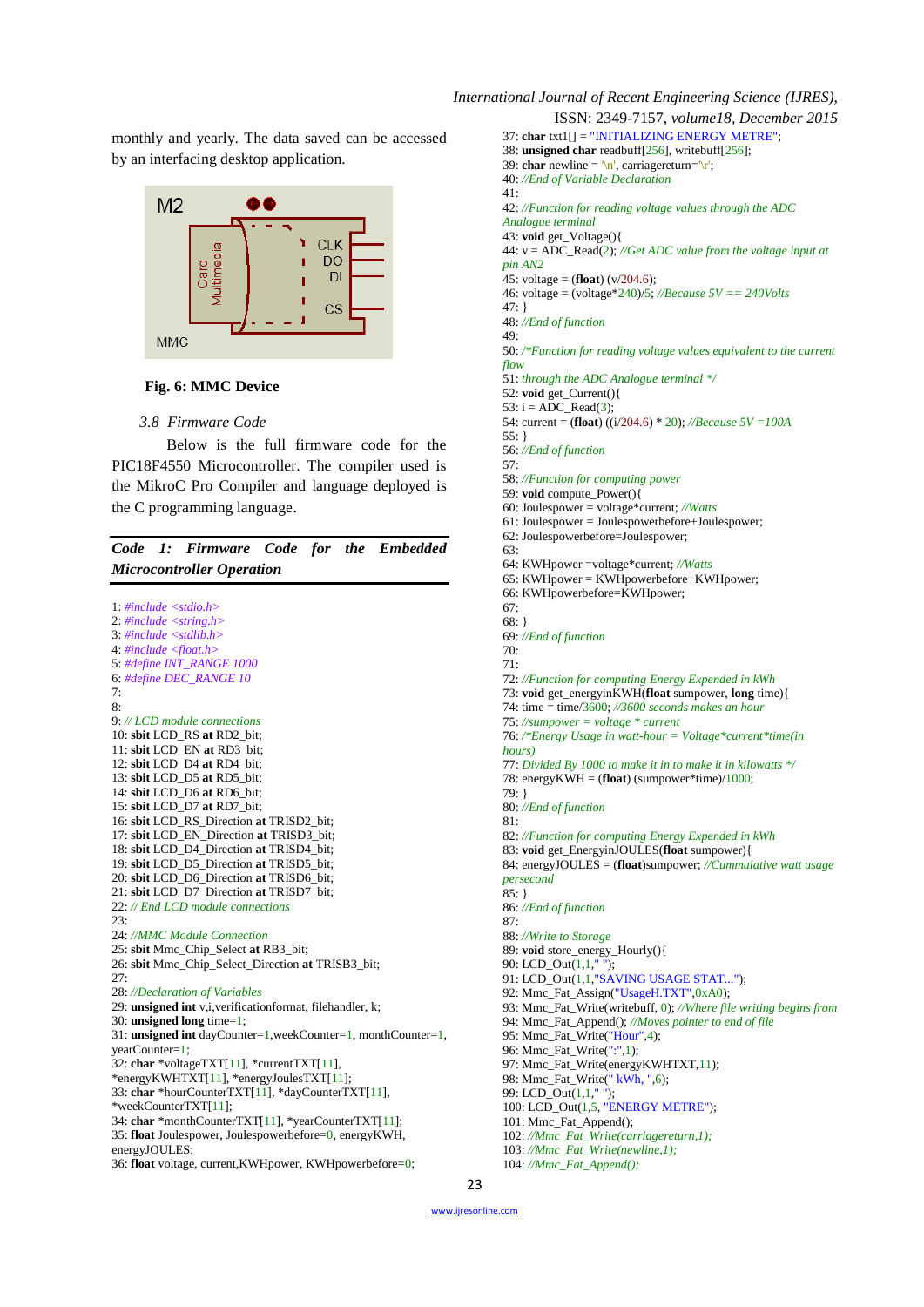$105:$  $106$ 107: } 108: **void** store\_energy\_Daily(){ 109: IntToStr(dayCounter, dayCounterTXT); 110: Mmc\_Fat\_Assign("UsageD.TXT",0xA0); 111: Mmc\_Fat\_Write(writebuff, 0); 112: Mmc\_Fat\_Append(); *//Moves pointer to end of file* 113: Mmc\_Fat\_Write("Day ",4); 114: Mmc\_Fat\_Write(dayCounterTXT,6); 115: Mmc\_Fat\_Write(":",2); 116: Mmc\_Fat\_Write(energyKWHTXT,11); 117: Mmc\_Fat\_Write(" kWh, ",6); 118: dayCounter = dayCounter+1; 119: } 120: **void** store\_energy\_Weekly(){ 121: IntToStr(weekCounter, weekCounterTXT); 122: Mmc\_Fat\_Assign("UsageW.TXT",0xA0); 123: Mmc\_Fat\_Write(writebuff, 0); 124: Mmc\_Fat\_Append(); *//Moves pointer to end of file* 125: Mmc\_Fat\_Write("Week ",5); 126: Mmc\_Fat\_Write(weekCounterTXT, $6$ ); 127: Mmc\_Fat\_Write(":",2); 128: Mmc\_Fat\_Write(energyKWHTXT,11); 129: Mmc\_Fat\_Write(" kWh, ",6); 130: weekCounter = weekCounter+1; 131: } 132: **void** store\_energy\_Monthly(){ 133: IntToStr(monthCounter, monthCounterTXT); 134: Mmc\_Fat\_Assign("UsageM.TXT",0xA0); 135: Mmc\_Fat\_Write(writebuff, 0); 136: Mmc\_Fat\_Append(); *//Moves pointer to end of file* 137: Mmc\_Fat\_Write("Month ",5); 138: Mmc\_Fat\_Write(monthCounterTXT,6); 139: Mmc\_Fat\_Write(":",2); 140: Mmc\_Fat\_Write(energyKWHTXT,11); 141: Mmc $\overline{\phantom{a}}$ Fat $\overline{\phantom{a}}$ Write(" kWh, ",6); 142: monthCounter = monthCounter+1; 143: } 144: **void** store\_energy\_Yearly(){ 145: IntToStr(yearCounter, yearCounterTXT); 146: Mmc\_Fat\_Assign("UsageY.TXT",0xA0); 147: Mmc\_Fat\_Write(writebuff, 0); 148: Mmc\_Fat\_Append(); *//Moves pointer to end of file* 149: Mmc\_Fat\_Write("Year ",5); 150: Mmc\_Fat\_Write(yearCounterTXT,6); 151: Mmc\_Fat\_Write(":",2); 152: Mmc\_Fat\_Write(energyKWHTXT,11); 153: Mmc\_Fat\_Write(" kWh, ",6); 154: yearCounter = yearCounter+1;  $155:$ } 156: **void** main() { 157: ADCON1 = 0; *///Configure AN pins in Port A as analogue inputs*  $158:$ 159: *//Port Configurations* 160: TRISD = 0xFF; *// Configure PORTD as input* 161: PORTD = 0xFF; *// Configure PORTB as output* 162: TRISC = 0x00; *//Configure PORTC as output* 163: 164: TRISA = 0xFF; *// Configure PORTA as input* 165: TRISB = 0; *// Configure PORTB as output* 166: 167: Lcd\_Init(); *// Initialize LCD* 168: LCD\_Cmd(\_LCD\_CURSOR\_OFF); *//Remove LCD Cursor* 169: 170: *//Animate System Loading Pattern* 171: LCD\_Out(1,1,txt1); 172: **for**(k=0; k<5; k++){ 173: LCD\_Out\_Cp("."); 174: delay\_ms(500); 175: } 176: *// Initialize SPI1 module and set pointer(s) to SPI1 functions* *International Journal of Recent Engineering Science (IJRES),* ISSN: 2349-7157, *volume18, December 2015* 177: SPI1\_Init\_Advanced(\_SPI\_MASTER\_OSC\_DIV4, \_SPI\_DATA\_SAMPLE\_MIDDLE, \_SPI\_CLK\_IDLE\_LO OW, \_SPI\_LOW\_2\_HIGH); 178: Delay\_ms(100); 179: Mmc\_Fat\_Init(); 180: 181: verificationformat = Mmc\_Fat\_QuickFormat("STORAGE"); 182: LCD\_Cmd(\_LCD\_CLEAR); *//Clear LCD Screen* 183: Delay\_ms(200); 184: **if** (verificationformat==0) 185: { 186: Lcd\_Out(1,1, "ENERGY RECORD"); 187: Lcd\_Out(2,1, "STORAGE INITIALIZED"); 188: Delay\_ms(5000); 189: Lcd\_Cmd(\_LCD\_CLEAR); 190: Delay\_ms(50); 191: 192: *//Create File for Currently Bought Energy* 193: Mmc\_Fat\_Assign("Bought.TXT",0xA0);*//File Created to Save kWh purchased* 194: Mmc\_Fat\_Write("1000", 4); *//Signifying that user bought 1000 kWh* 195: 196: *//Create File to record Yearly Energy Consumption* 197: Mmc\_Fat\_Assign("UsageY.TXT",0xA0); 198: 199: *//Create File to record Monthly Energy Consumption* 200: Mmc\_Fat\_Assign("UsageM.TXT",0xA0); 201: 202: *//Create File to record Weekly Energy Consumption* 203: Mmc\_Fat\_Assign("UsageW.TXT",0xA0); 204: 205: *//Create File to record Daily Energy Consumption* 206: Mmc\_Fat\_Assign("UsageD.TXT",0xA0); 207: 208: *//Create File to record Hourly Energy Consumption* 209: Mmc\_Fat\_Assign("UsageH.TXT",0xA0); 210: 211: Mmc\_Fat\_Write(writebuff, 0); *//where the writting would start from* 212: } 213: LCD\_Out(1,5,"ENERGY METRE"); 214: **do** { 215: FloatToStr(energyJOULES,energyJoulesTXT); 216: FloatToStr(energyKWH,energyKWHTXT); 217: FloatToStr(current,currentTXT); 218: FloatToStr(voltage,voltageTXT); 219: LCD\_Out(2,1,energyKWHTXT); 220: LCD\_Out(2, 17," kWh"); 221: LCD\_Out(3,1,voltageTXT); 222: LCD\_Out\_Cp( $"$  Volt(s), "); 223: LCD\_Out(4,1,currentTXT); 224: LCD\_Out\_Cp(" AMP(S)"); 225: 226: get\_Voltage(); *//Get instantaneous voltage reading* 227: get\_Current(); *//Get instantanious current reading* 228: compute\_Power(); *//compute instantaneous & power* 229: get\_energyinJOULES(Joulespower); *//compute cumulative & instant energy usage* 230: get\_energyinKWH(KWHpower, time); 231: **if**(time%3600==0){ 232: store\_energy\_Hourly(); *//Store Energy Usage Statistics to MMC every hour* 233: } 234: 235: **if**(time%86400==0){ 236: store\_energy\_Daily(); *//Store Energy Usage Statistics to MMC every day* 237: }  $238.$ 239: **if**(time%604800==0){ 240: store\_energy\_Weekly(); *//Store Energy Usage Statistics to* 

*MMC every week*